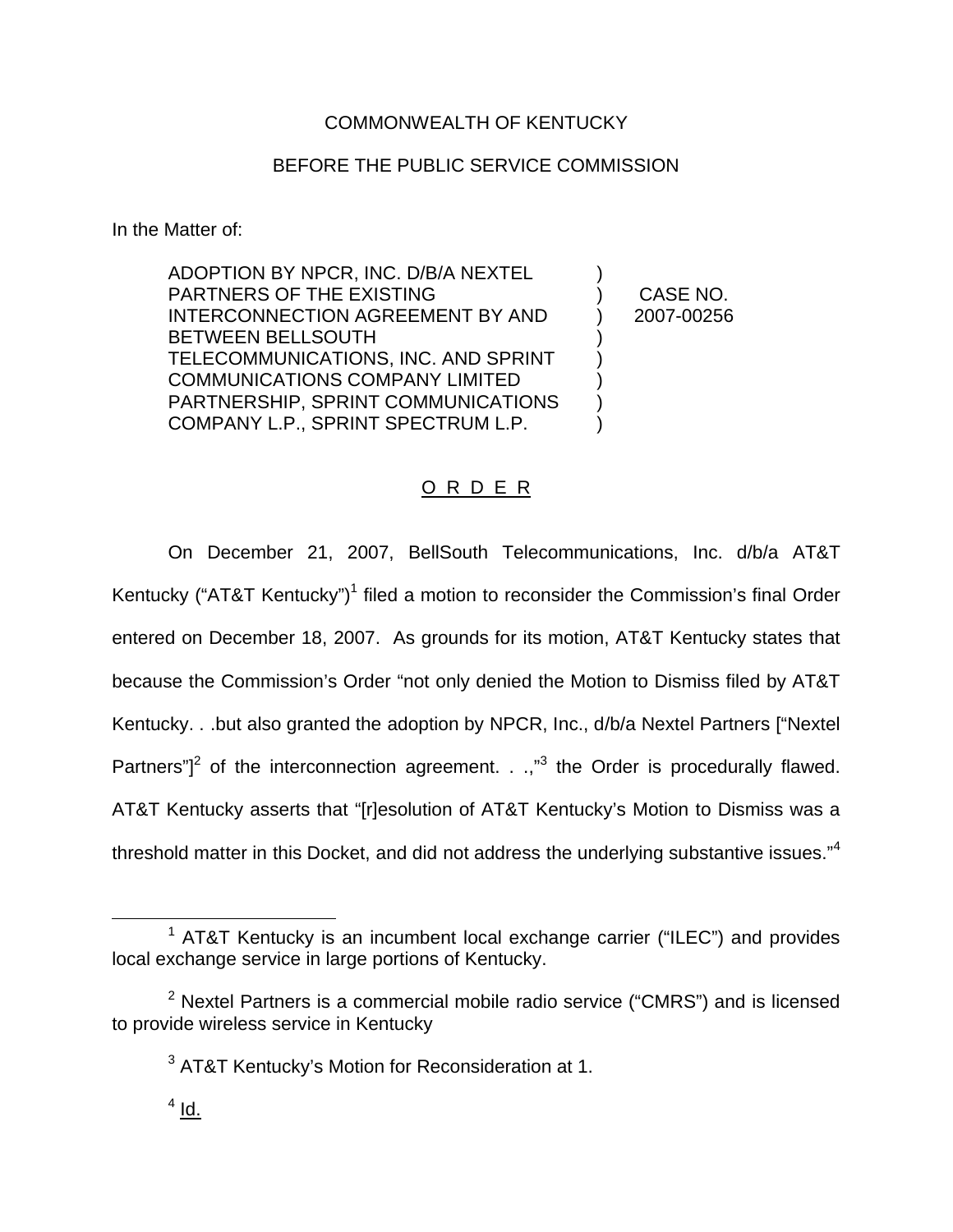AT&T argues that should the Commission not dismiss the case for lack of jurisdiction, "proper resolution requires a hearing on the merits and AT&T [sic] should not be precluded from bringing its case-in-chief to the Commission for final resolution."<sup>5</sup> On January 10, 2008, the Commission issued an Order stating that AT&T Kentucky's motion for reconsideration is granted for the purpose of allowing the Commission additional time in which to address the parties' arguments. As discussed below, the Commission finds that AT&T Kentucky's motion for reconsideration and its motion for a procedural schedule should be denied.

### PROCEDURAL BACKGROUND

On June 21, 2007, Nextel Partners filed with the Commission a notice of adoption of the interconnection agreement ("Sprint ICA") between BellSouth Telecommunications, Inc. and Sprint Communications Company Limited Partnership, Sprint Communications Company L.P., Sprint Spectrum L.P. ("Sprint"). In the notice of adoption, Nextel Partners asserted that it was exercising its right pursuant to Merger Commitments 1 and 2 of the Federal Communications Commission's ("FCC") merger proceeding<sup>6</sup> between AT&T and BellSouth as well as under 47 U.S.C. § 251(i). At the time Nextel Partners filed its notice with the Commission, Sprint and AT&T Kentucky

 $<sup>5</sup>$  Id. at 2.</sup>

<sup>&</sup>lt;sup>6</sup> In the Matter of AT&T Inc. and BellSouth Corporation Application to Transfer of Control, FCC WC Docket No. 06-74, Appendix F, Order dated March 26, 2007 ("Merger").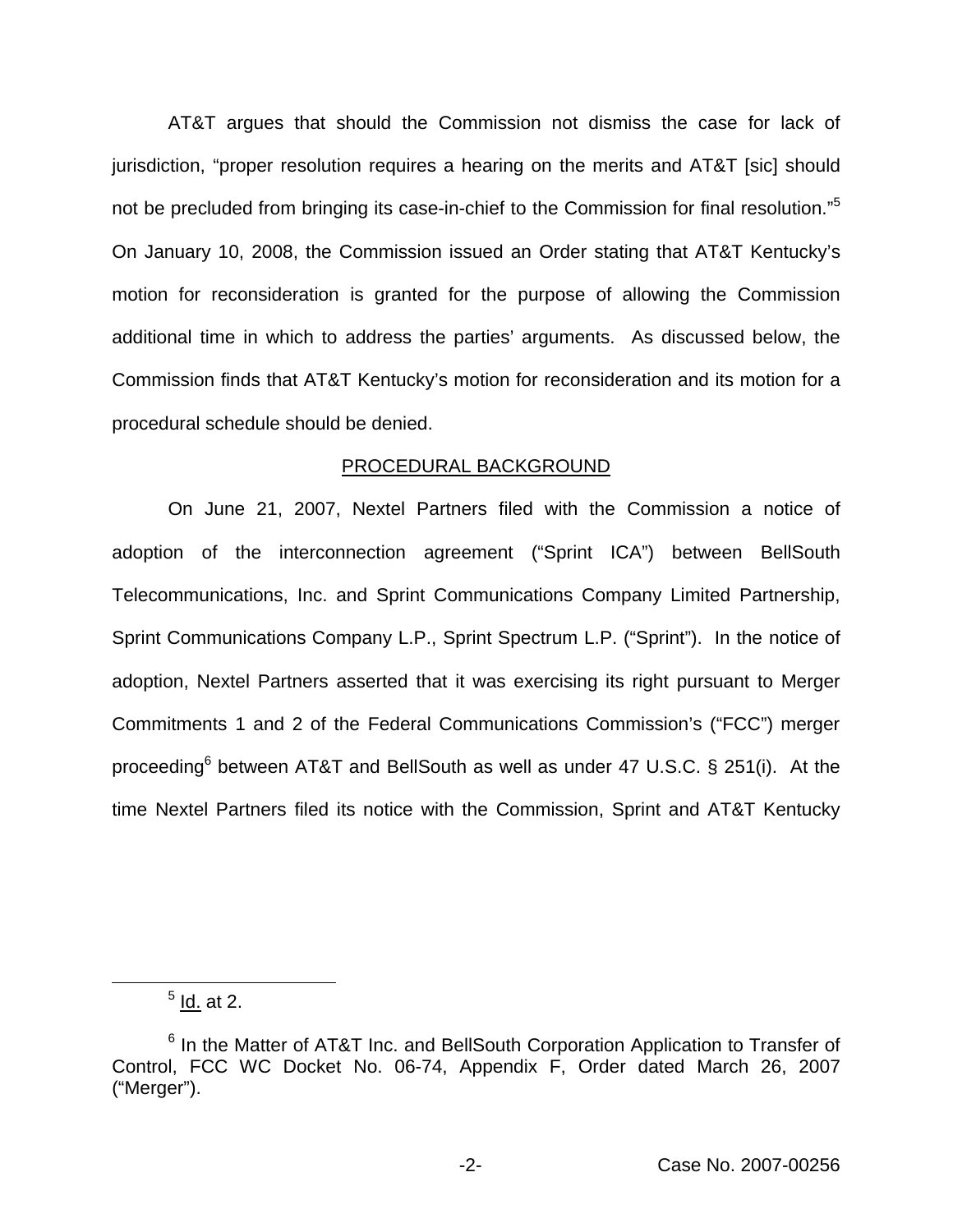were in the middle of a dispute regarding the effective date of the Sprint ICA and the effect of the merger commitments on the effective date.<sup>7</sup>

On July 3, 2007, AT&T Kentucky filed with the Commission an objection to the notice of adoption of the interconnection agreement and moved the Commission to dismiss the complaint. As grounds for its motion to dismiss, AT&T Kentucky argued that: (1) the Commission did not have the authority to interpret and enforce the AT&T merger commitments; (2) Nextel Partners was attempting to adopt an expired agreement and, therefore, did not satisfy the timing requirements of 47 C.F.R. § 59.801; and (3) the notice of adoption was premature because Nextel Partners had failed to abide by the dispute resolutions provisions of its then existing interconnection agreement with AT&T Kentucky.

On September 18, 2007, while this case was still pending, the Commission entered an Order in Case No. 2007-00180. The primary issues in Case No. 2007- 00180 were whether or not the Commission had the authority to interpret and apply merger commitments from the FCC's merger proceeding to disputes involving interconnection agreements in Kentucky and, if so, what was the effective date of the Sprint ICA. AT&T Kentucky argued that the Commission lacked the jurisdiction to enforce merger commitments (just as it does in the case at bar). The Commission found that it had the authority to resolve post-merger or merger-related disputes and then found that the Sprint ICA had an effective date of December 29, 2006.

<sup>&</sup>lt;sup>7</sup> Case No. 2007-00180, Petition of Sprint Communications Company L.P. and Sprint Spectrum L.P. d/b/a Sprint PCS for Arbitration of Rates, Terms and Conditions of Interconnection with BellSouth Telecommunications, Inc. d/b/a AT&T Kentucky d/b/a AT&T Southeast (Ky. PSC Sep. 18, 2007).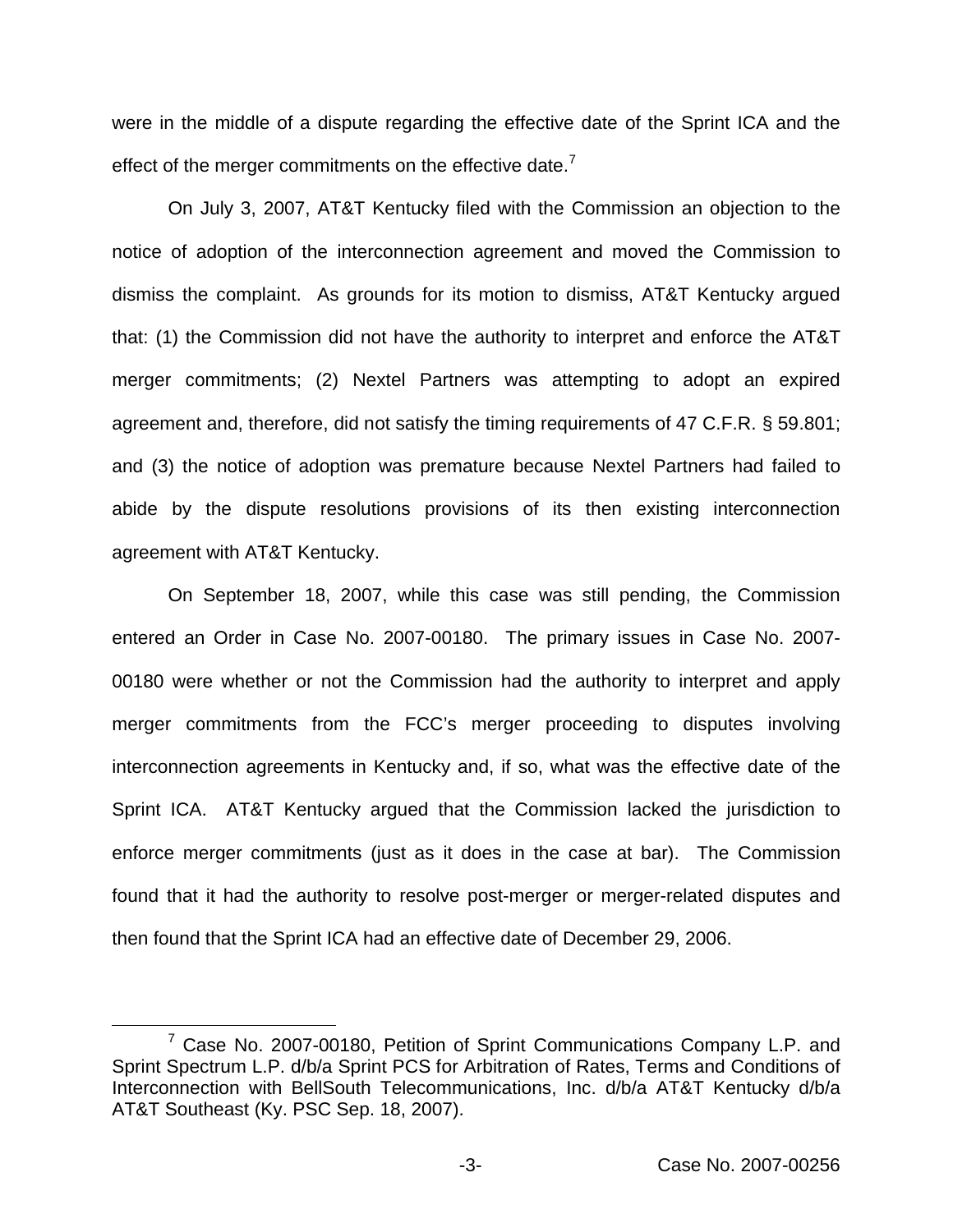On December 18, 2007, the Commission issued an Order in the case at bar. In the Order, the Commission, citing its rationale in Case No. 2007-00180, found that "[f]or reasons set forth in the Commission's September 18, 2007 Order in Case No. 2007- 00180, the Commission finds that AT&T's motion must be denied."<sup>8</sup> The Commission found that, because of its decision in Case No 2007-00180, the Sprint ICA extended to December 29, 2009 and a reasonable time remained for Nextel Partners to adopt the agreement. The Commission granted Nextel Partners' request to adopt the Sprint ICA, denied AT&T Kentucky's motion to dismiss, and ordered the parties, within 20 days of the date of the Order, to submit their executed adoption of the Sprint ICA.

On December 21, 2007, AT&T Kentucky filed its motion for reconsideration. Nextel Partners filed its response to AT&T Kentucky's motion for reconsideration on January 3, 2008. On January 10, 2008, the Commission entered an Order granting AT&T Kentucky's motion for reconsideration "for the purpose of allowing the Commission additional time in which to address the parties' arguments."<sup>9</sup> On January 24, 2008, AT&T Kentucky submitted a filing titled "AT&T Kentucky's Brief in Support of Request for Procedural Schedule and Hearing." This filing contains arguments virtually identical to those AT&T Kentucky raised in its motion for reconsideration except that, for the first time, AT&T Kentucky raised the argument that the adoption might result in higher costs in its provision of the agreement.

AT&T Kentucky, in both of its motions, argues that Nextel Partners' attempted adoption does not comply with the merger commitments and, accordingly, the adoption

<sup>8</sup> December 18, 2007 Order at 2 (footnote omitted).

 $<sup>9</sup>$  January 10, 2008 Order at 2.</sup>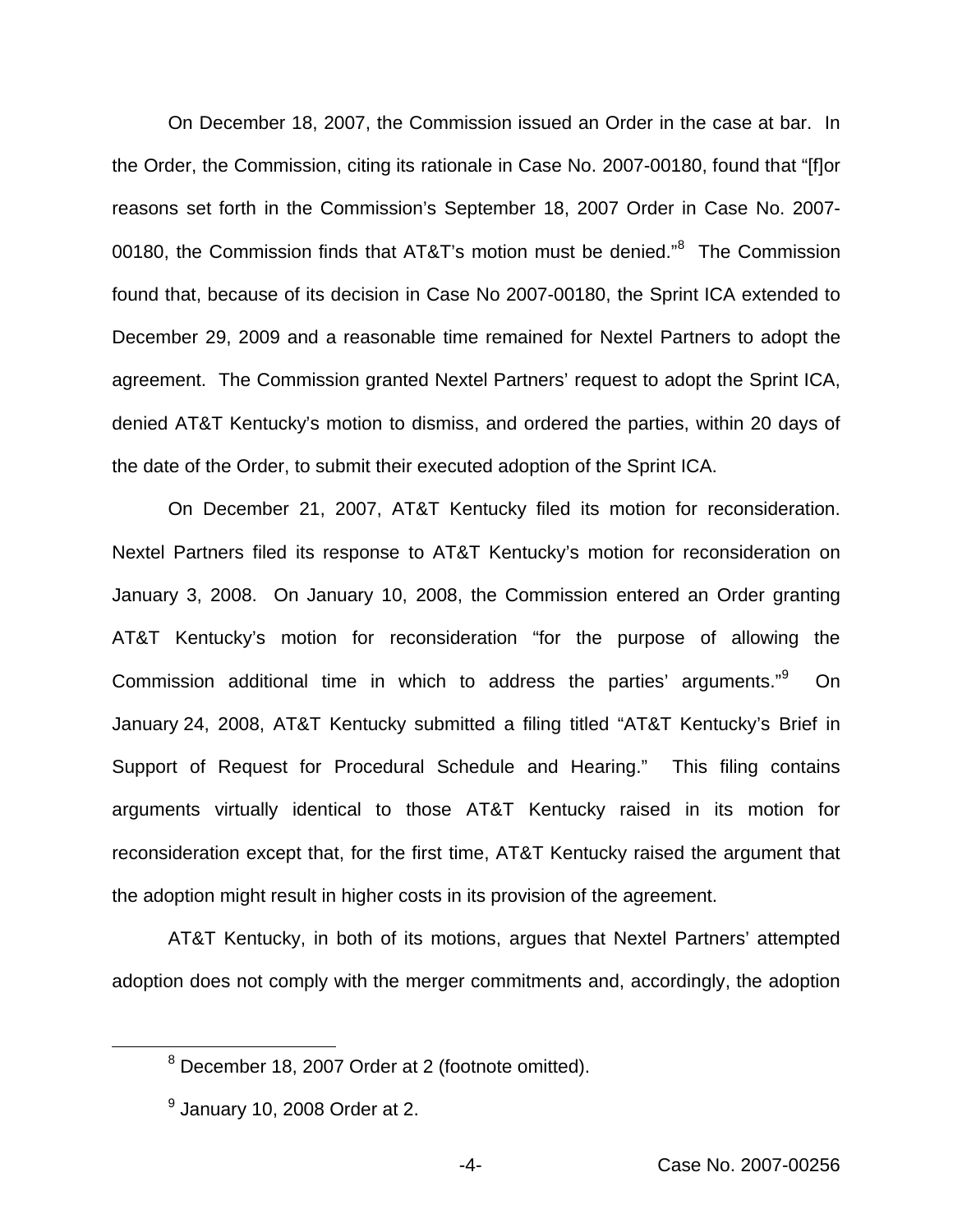should be denied. AT&T Kentucky asserts that Merger Commitment 1 applies only "when a carrier wants to take an interconnection agreement from one state and operate under that agreement in a different state.  $\ldots$ <sup>10</sup> AT&T Kentucky argues that because Nextel Partners is not seeking to adopt an interconnection agreement from a state outside of Kentucky, such an adoption was not contemplated under the merger commitment and, therefore, the Commission should deny the adoption request. AT&T Kentucky, additionally, argues that Merger Commitment 2 merely requires AT&T Kentucky, under certain conditions, not to refuse an adoption request on the ground that the interconnection agreement had not been amended to reflect changes of law. AT&T Kentucky asserts that because its objection to Nextel Partners' adoption is not based on any change of law issues, Merger Commitment 2 is not applicable to this dispute. Therefore, AT&T Kentucky argues, because neither of the merger commitments relied upon by Nextel Partners for adoption of the Sprint ICA is applicable, the Commission should reconsider the adoption and deny it.

Nextel Partners first argues that its adoption of the Sprint ICA is consistent with the merger commitments. Nextel Partners argues that it was properly "porting" the Sprint ICA from other states when it invoked Merger Commitment 1 as one of the grounds for its adoption of the Sprint ICA. Nextel Partners asserts that, plainly put, Merger Commitment 1 gives a requesting telecommunications carrier, such as Nextel Partners, the right to adopt any interconnection agreement in AT&T Kentucky's 22-state service area.

 $10 \underline{\mathsf{Id.}}$  at 4.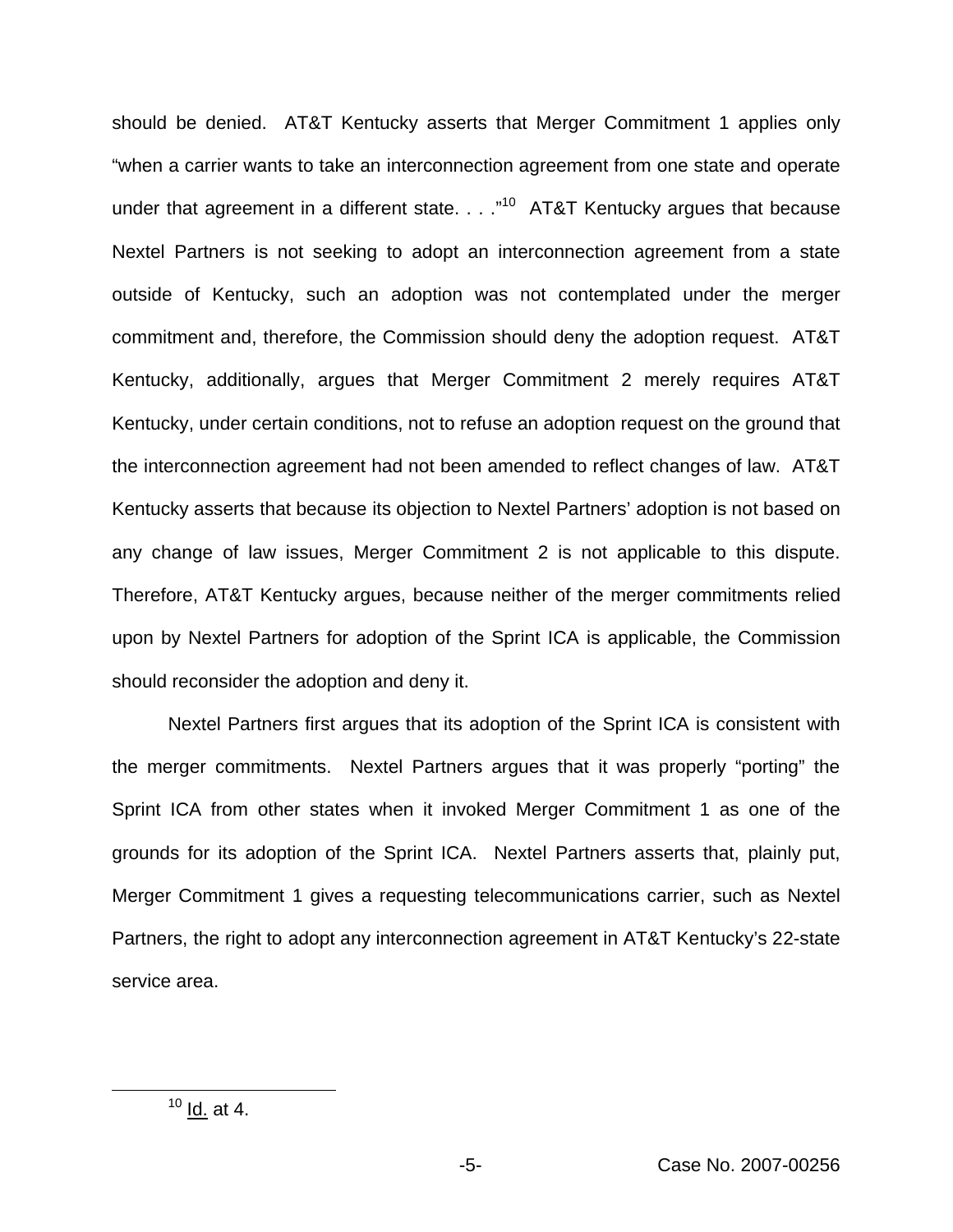Nextel Partners asserts that Merger Commitments 1 and 2 apply because: (1) Nextel Partners is a "requesting telecommunications carrier"; (2) Nextel Partners has requested the Sprint ICA; (3) the Sprint ICA is an interconnection agreement entered into in "any state in the AT&T/BellSouth ILEC operating territory," and Sprint and AT&T Kentucky have entered into the same agreement in BellSouth's 9 "legacy" states; (4) the Sprint ICA already has state-specific pricing and performance plans incorporated into it; (5) there are no issues of technical feasibility; and (6) the Sprint ICA has already been amended to reflect changes in law. Nextel Partners argues that it could just as easily have adopted a similar agreement from North Carolina and "ported" it over as it could have adopted the Sprint ICA in Kentucky.

AT&T Kentucky also argues that the adoption does not comply with 47 U.S.C. § 252(i). In support of this argument, AT&T Kentucky asserts that the Sprint ICA addresses a "unique mix of wireline and wireless items, and Nextel Partners is a solely wireless carrier"<sup>11</sup> and that allowing Nextel Partners to adopt the Sprint ICA would be contrary to FCC rulings and be "internally inconsistent."<sup>12</sup>

AT&T Kentucky first argues that Nextel Partners, because it is only a wireless carrier, could not avail itself of the network elements provided within the Sprint ICA because when AT&T Kentucky negotiated the Sprint ICA, it was with both Sprint's wireless and local exchange entities. AT&T Kentucky asserts that because of this "unique" mix, the Sprint ICA "reflects the outcome of negotiated gives and takes that would not have been made if the agreement addressed only wireline service or wireless

 $11$  Id. at 5.

 $12$  Id.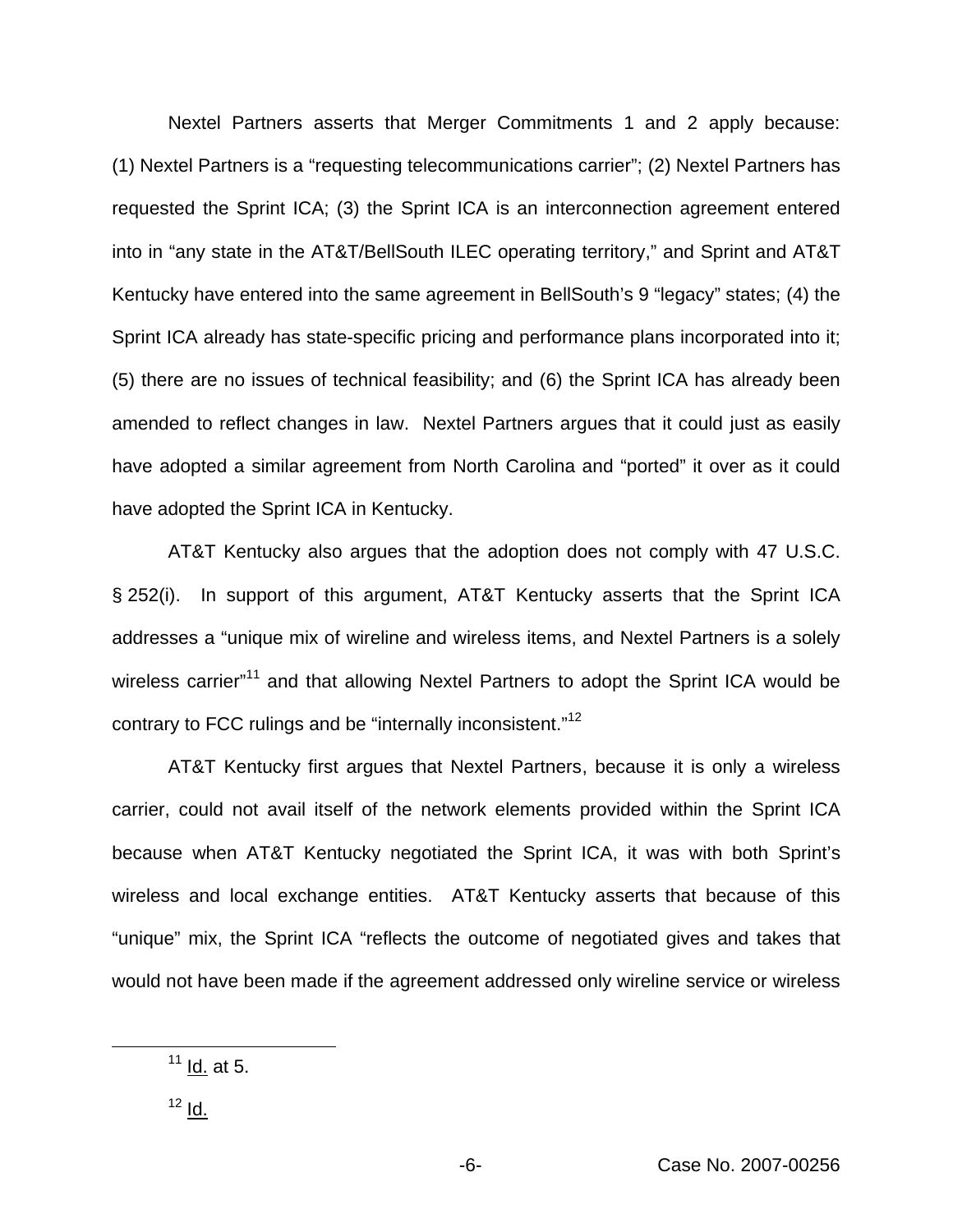service."<sup>13</sup> AT&T Kentucky asserts that the terms and agreements of the Sprint ICA clearly apply only to an entity that provides both wireless and wireline service. AT&T Kentucky also asserts that it rarely enters into an interconnection agreement addressing both wireline and wireless services.

AT&T Kentucky asserts that to allow Nextel Partners to adopt the Sprint ICA would "disrupt the dynamics of the terms and conditions negotiated between AT&T Kentucky and the parties to the Sprint interconnection agreement and, in this case, AT&T Kentucky would lose the benefits of the bargain negotiated with those parties."<sup>14</sup> AT&T Kentucky, as an example, points to Attachment 3, Section 6.1.1 of the Sprint ICA, providing for "bill and keep" arrangements. AT&T Kentucky states that it never would enter a bill-and-keep arrangement "with a strictly wireless carrier such as Nextel Partners."15

AT&T Kentucky also argues that granting the adoption would violate FCC rules. AT&T Kentucky lists one instance where it alleges the adoption would erroneously allow Nextel Partners to avail itself of unbundled network elements ("UNEs"), something prohibited by the FCC to wireless carriers. AT&T Kentucky then states that this is "but one example of why granting the adoption would violate the FCC rules."<sup>16</sup> AT&T Kentucky asserts that there are various terms and conditions in the Sprint ICA that

 $13$  Id. at 7.

 $14$  Id. at 7-8.

 $15$  Id.

 $16$  Id. at 9.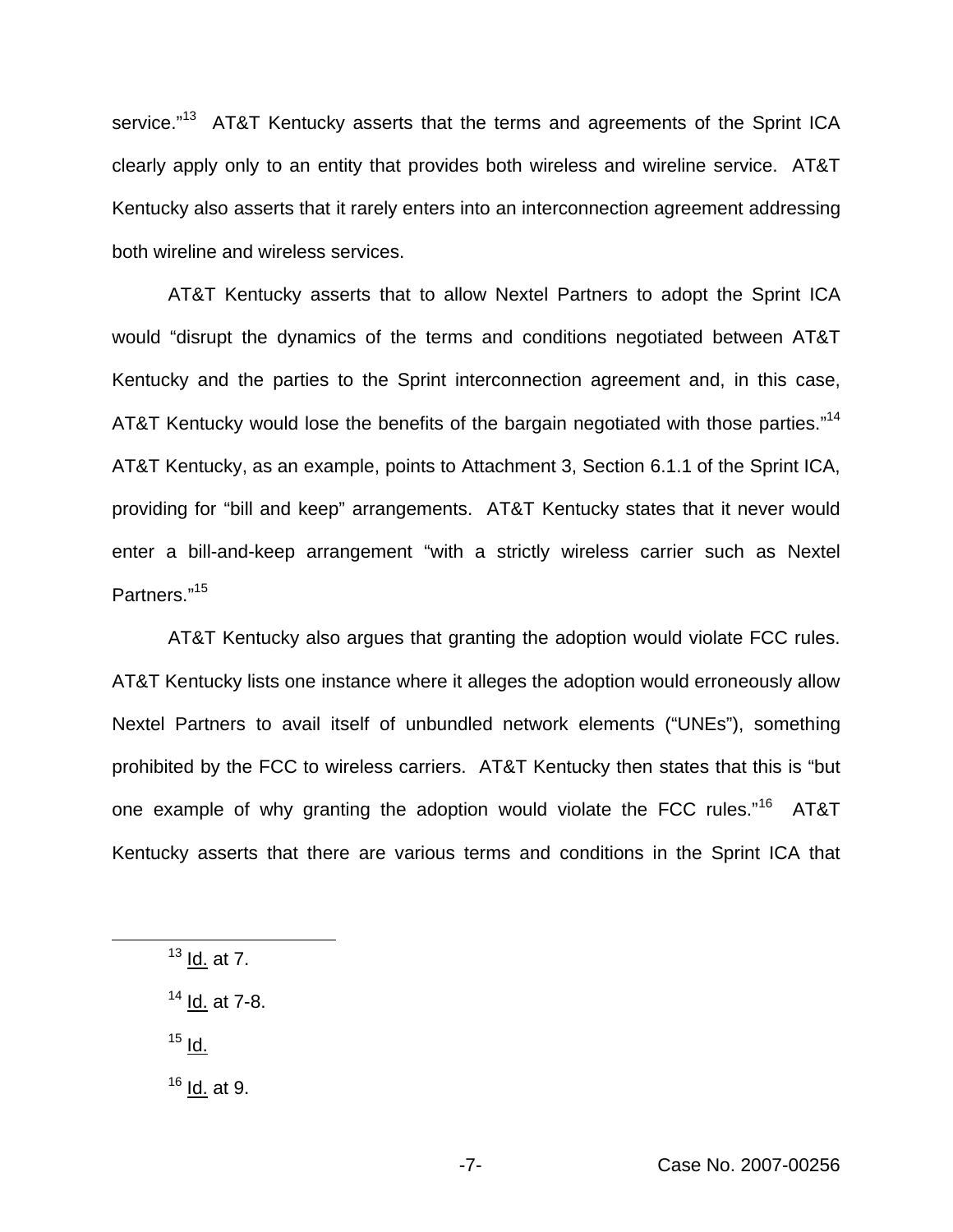cannot be applied to Nextel Partners, but it "will refrain from discussing each at length within this pleading."<sup>17</sup>

AT&T Kentucky argues that the agreement cannot be revised to address these issues because the FCC has prohibited the "pick and choose" adoptions of provisions of an agreement and requires a carrier to adopt "all or nothing" of the agreement.<sup>18</sup> AT&T Kentucky argues that allowing Nextel Partners to adopt the Sprint ICA after revising the agreement to clarify what is applicable to Nextel Partners would be contrary to the FCC's ruling.

In its Brief in Support of Request for Procedural Schedule and Hearing, AT&T Kentucky advances the arguments discussed above and advances one new argument. AT&T Kentucky now argues that if certain of its costs increase as a result of Nextel Partners' adoption, the adoption would violate the FCC's rules.<sup>19</sup> AT&T Kentucky further asserts that the applicable regulation, 47 C.F.R. § 51.809(b), requires AT&T Kentucky to have "an opportunity to 'prove"<sup>20</sup> that the adoption would result in higher costs to it and, therefore, the Commission should schedule a hearing to do just that.

Nextel Partners claims that AT&T Kentucky's attempt to prevent the adoption of the Sprint ICA is a discriminatory practice that was expressly rejected by the FCC.

 $17 \underline{d}$ .

<sup>&</sup>lt;sup>18</sup> See Second Report and Order, In the Matter of Review of Section 251 Unbundling Obligations of Incumbent Local Exchange Carriers, 19 F.C.C.R. 13494 at Section 1 (July 13, 2004) ("Second Report and Order").

<sup>&</sup>lt;sup>19</sup> AT&T Kentucky's Brief in Support of Request for Procedural Schedule and Hearing at 8-9.

 $20$  Id. at 9.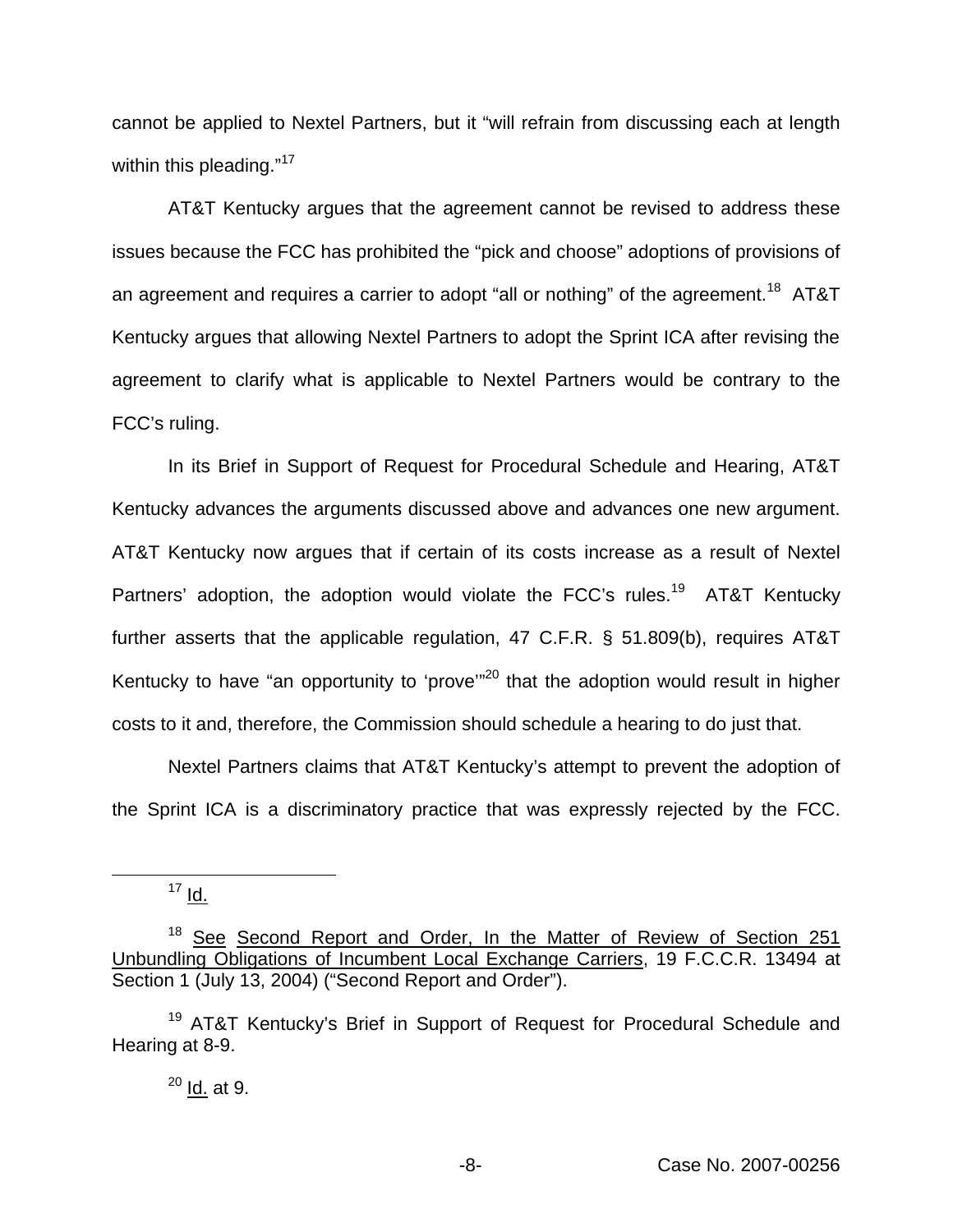Nextel Partners argues that AT&T Kentucky cannot "avoid making an ICA available for adoption under the 'all-or-nothing' rule based on the inclusion of what the ILEC considers additional negotiated terms that cannot be 'used' by a subsequent adopting carrier."<sup>21</sup> Nextel Partners argues that both 47 U.S.C. § 251(i) and 47 C.F.R. § 51.809 prohibit AT&T Kentucky from refusing to make available interconnection agreements that are in effect. Nextel Partners argues that 47 C.F.R. § 51.809 specifically prohibits an ILEC from limiting the availability of the agreement "only to those requesting carriers serving a comparable class of subscribers or providing the same service. . . ."<sup>22</sup>

Nextel Partners also asserts that adoption of the Sprint ICA is not barred by either 47 C.F.R. § 51.809(b)(1) or (2) because AT&T Kentucky did not initially argue that the costs of providing the services in the Sprint ICA to Nextel Partners are higher than the cost of providing the same services to Sprint and still does not argue that the interconnection is technically infeasible.

Nextel Partners argues that the FCC, in adopting the "all-or-nothing" rule, was attempting to protect carriers such as Nextel Partners. Moreover, Nextel Partners argues that the "all-or-nothing" rule specifically prohibits AT&T Kentucky's refusal to allow the agreement to be adopted. Additionally, under the "all-or-nothing" rule, it is Nextel Partners, not AT&T Kentucky, that gets to decide what portions of the Sprint ICA are applicable.

 $22$  Id. at 12, quoting 47 C.F.R. § 51.809.

<sup>&</sup>lt;sup>21</sup> Nextel Partners' Response to AT&T Kentucky's Motion for Reconsideration at 11.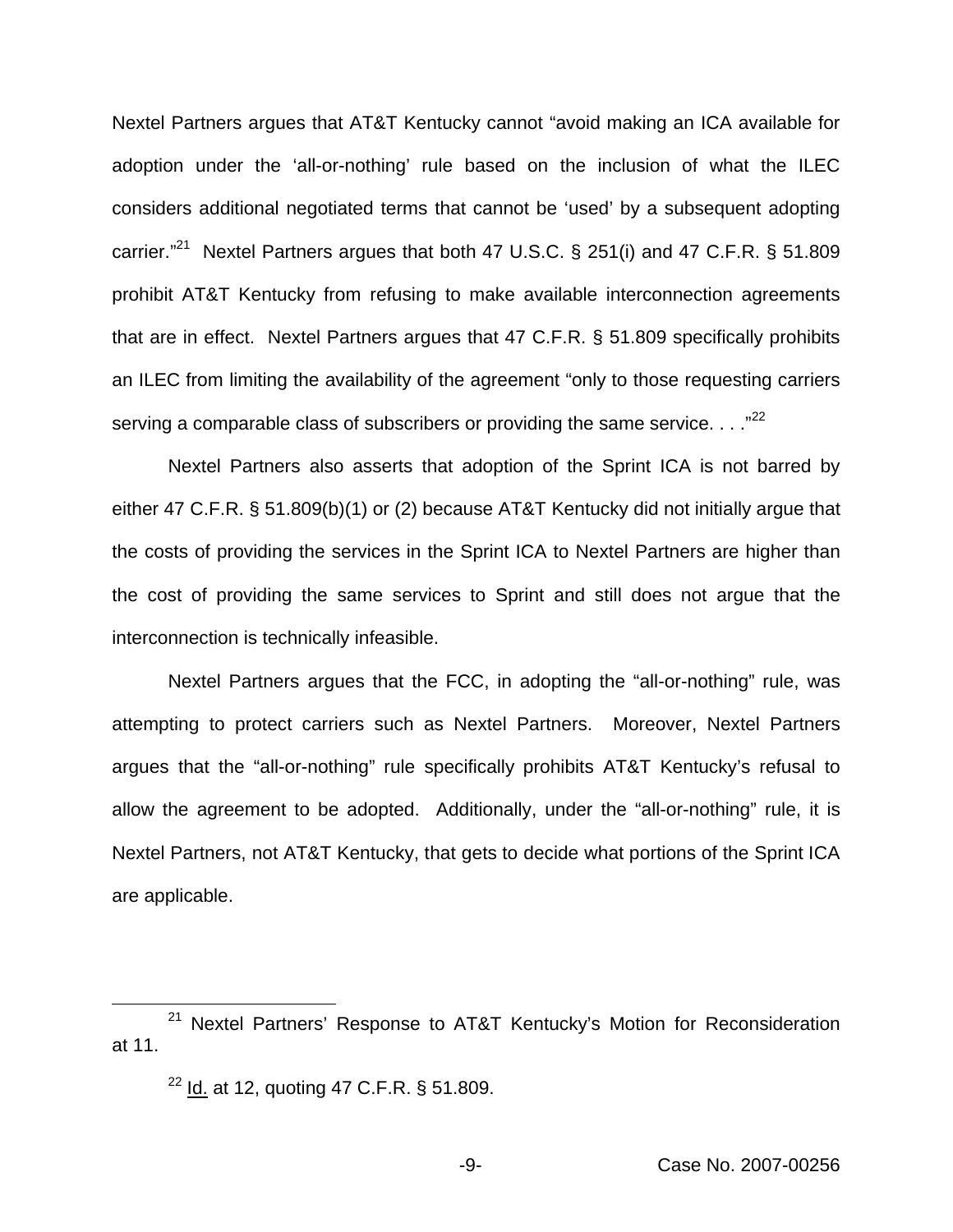Nextel Partners notes that the Sprint ICA allows either Sprint entity to opt out of the agreement, while the other entity can still operate under the Sprint ICA. Nextel Partners also notes that, referencing AT&T Kentucky's concern that Nextel Partners could obtain UNEs under the Sprint ICA, the Sprint ICA specifically provides that Sprint "shall not obtain a Network Element for the exclusive provision of mobile wireless services. . . . "23

Nextel Partners also argues that the Commission should strike AT&T Kentucky's brief in support of its hearing request because no procedure allows for the filing of such a document. Nextel Partners argues that the brief is merely a rehash of AT&T Kentucky's previous arguments and the only purpose for the filing is to interject "confusion and delay"24 into this proceeding. Nextel Partners also objects to AT&T Kentucky's filing of Additional Supplemental Authority, claiming that it is merely devised to create further delay.

#### DISCUSSION

The adoption of an existing interconnection agreement, under most circumstances, is a straightforward and quick proceeding. At the time Nextel Partners filed its notice of adoption of the Sprint ICA, the status and effective date of the Sprint ICA were not known, and that impeded the typically automatic adoption of an interconnection. However, as discussed below and in the Commission's December 18,

<sup>&</sup>lt;sup>23</sup> Id. at 19, quoting 9<sup>th</sup> Amendment, Attachment 2, Section 1.5 of the Sprint ICA.

<sup>&</sup>lt;sup>24</sup> Nextel Partners' Response and Motion to Strike AT&T Kentucky's Brief in Support of Request for Procedural Schedule and Hearing at 1.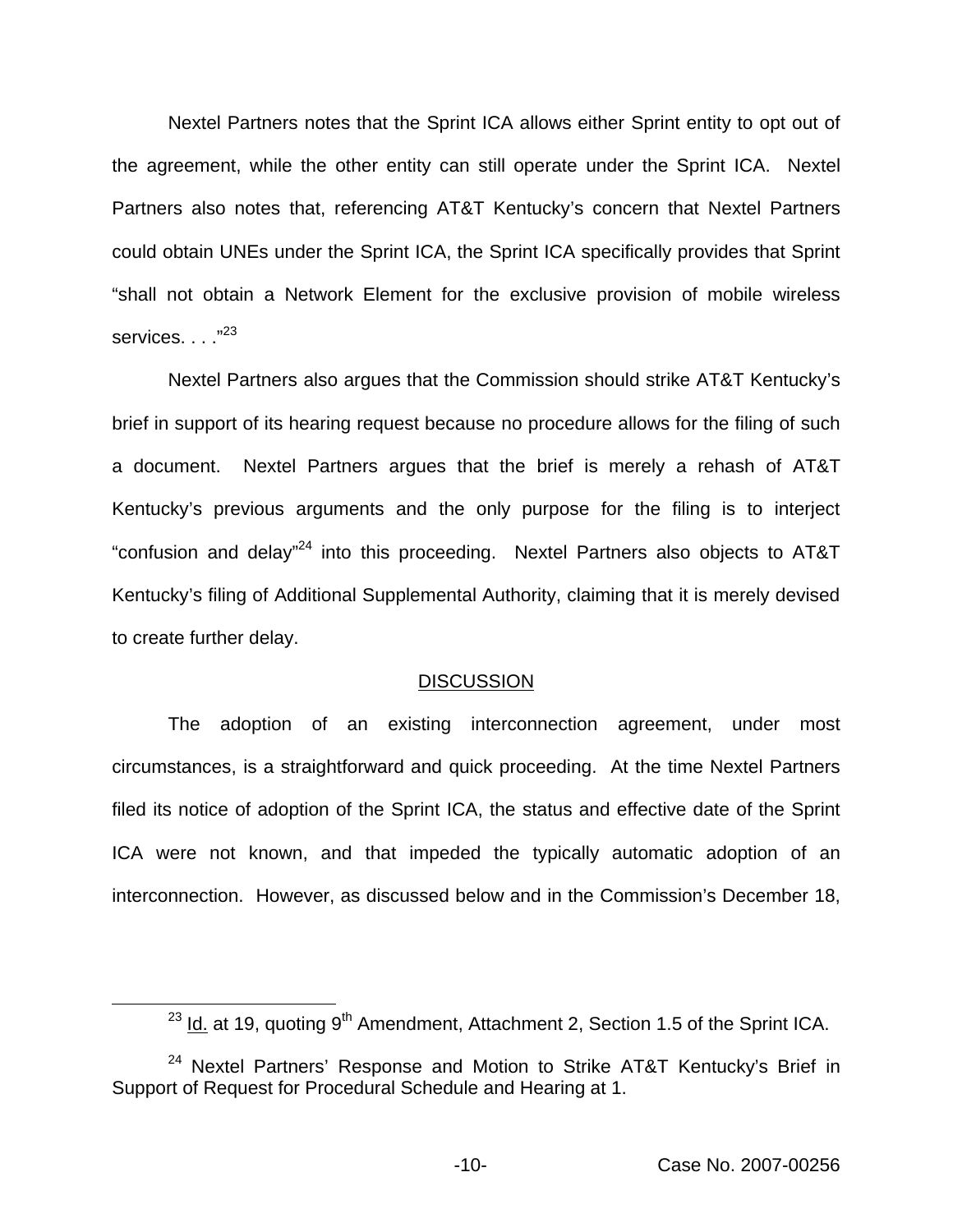2007 Order, upon resolution of the status of the Sprint ICA, any existing obstacles to its adoption were removed.

### JURISDICTION OVER MERGER COMMITMENTS

The Commission found in its December 18, 2007 Order that by the reasoning in its previous decision in Case No. 2007-00180, the Commission had jurisdiction to interpret and apply merger commitments and adjudicate disputes arising out of the commitments. We find the reasoning in Case No. 2007-00180 still persuasive and incorporate by reference our reasoning in that case regarding our jurisdiction over disputes arising from the merger and merger commitments. Although Nextel Partners can adopt the Sprint ICA pursuant to the merger commitments, as discussed below, Nextel Partners can adopt the Sprint ICA pursuant to 47 U.S.C. § 252(i), independently of the merger commitments, and, therefore, any objections pertaining to adoption under the merger commitments is moot. Moreover, because, as discussed below, we find that Nextel Partners may adopt the agreement pursuant to 47 U.S.C. § 252(i) and 47 C.F.R. § 51.809, and need not invoke the merger commitments, we find no reason to suspend this proceeding pending resolution of AT&T Kentucky's recent petition to the FCC requesting clarification regarding the merger commitments.<sup>25</sup>

<sup>&</sup>lt;sup>25</sup> AT&T ILECs' Petition for Declaratory Ruling That Sprint Nextel Corporation, Its Affiliates, and Other Requesting Carriers May Not Impose a Bill-and-Keep Arrangement of a Facility Pricing Arrangement Under the Commitments Approved By the Commission in Approving the AT&T-BellSouth Merger. WC Docket No. \_\_\_\_\_\_\_ (filed February 5, 2008.) Similarly, we find AT&T Kentucky's February 13, 2008 letter to the Commission's Executive Director to be equally unpersuasive. In the letter, AT&T Kentucky urges the Commission to hold this proceeding in abeyance pending the outcome of its petition to the FCC. As discussed herein, 47 U.S.C. § 251(i) provides an independent basis for the adoption of the Agreement, and the FCC's ruling will not affect our decision.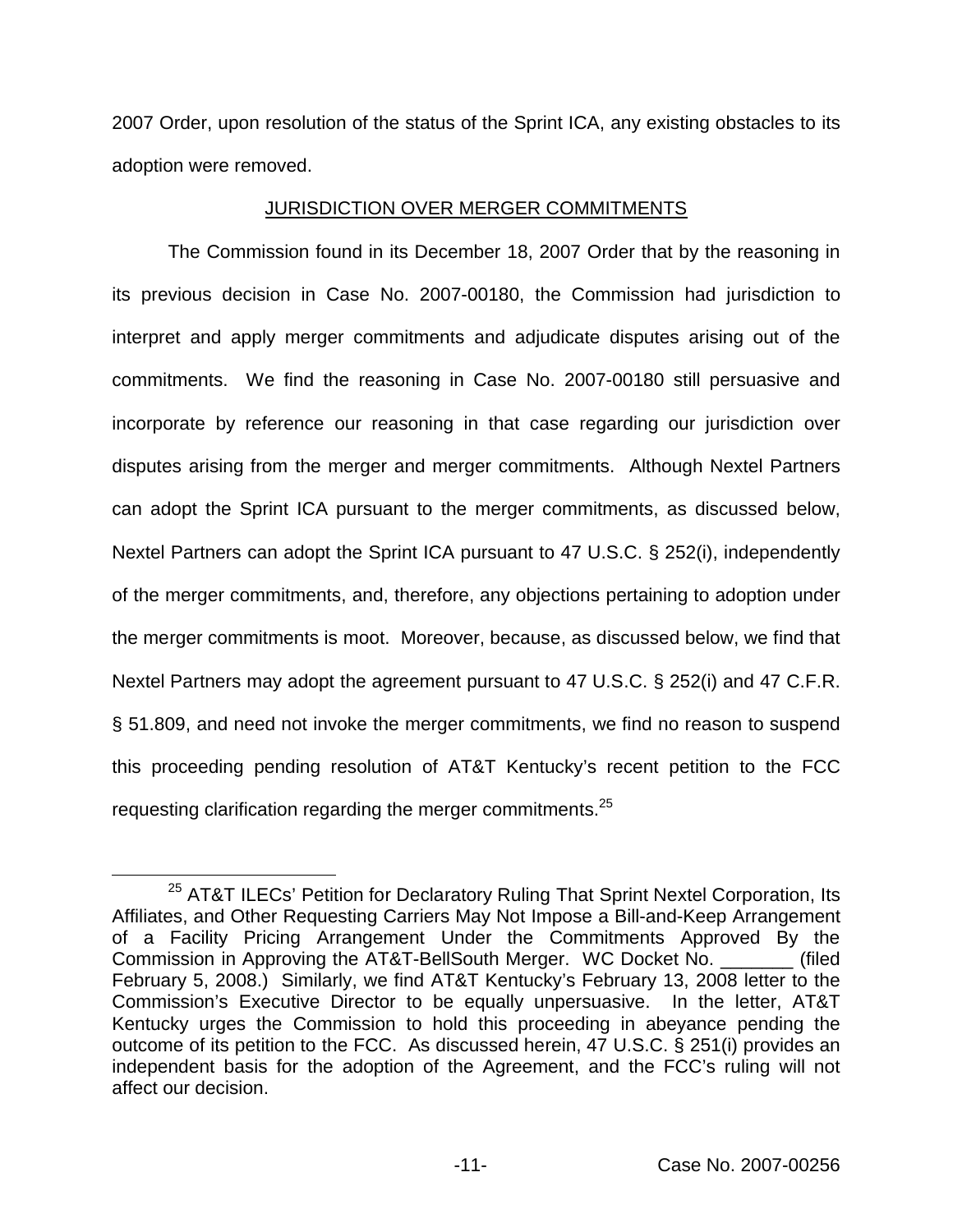# THE SPRINT ICA IS ADOPTABLE UNDER 47 U.S.C. § 252(i) AND 47 C.F.R. § 51.809.

The Commission, as noted in its December 18, 2007 Order, had found in Case No. 2007-00180 that the Sprint ICA was extended by 3 years from December 29, 2006. When Nextel Partners originally filed its petition for adoption on June 21, 2007, it relied, in part, on its rights "pursuant to the Federal Communications Commission approved Merger Commitments Nos. 1 and 2. . .and 47 U.S.C. § 252(i)."<sup>26</sup> At the time of the filing of the notice of adoption, however, the status of the Sprint ICA was unclear, as the Commission had not ruled on that matter in Case No. 2007-00180. The Commission has since resolved these issues, and the Sprint ICA is effective and adoptable under 47 U.S.C. § 252(i).

47 U.S.C. § 252(i) and 47 C.F.R. § 51.809 govern a telecommunications carrier's

adoption of an existing interconnection agreement between an ILEC and a non-ILEC.

47 U.S.C. § 252(i) provides:

A local exchange carrier shall make available any interconnection, service or network element provided under an agreement approved under this section to which it is a party to any other requesting telecommunications carrier upon the same terms and conditions as those provided in the agreement.

47 C.F.R. § 51.809 provides that:

(a) An incumbent LEC shall make available without unreasonable delay to any requesting telecommunications carrier any agreement in its entirety to which the incumbent LEC is a party that is approved by a state commission pursuant to section 252 of the Act, upon the same rates, terms and conditions as those provided in the agreement. An incumbent LEC may not limit the availability of any agreement only to those requesting carriers serving a

<sup>&</sup>lt;sup>26</sup> Nextel Partners' Notice of Adoption of Interconnection Agreement at 1.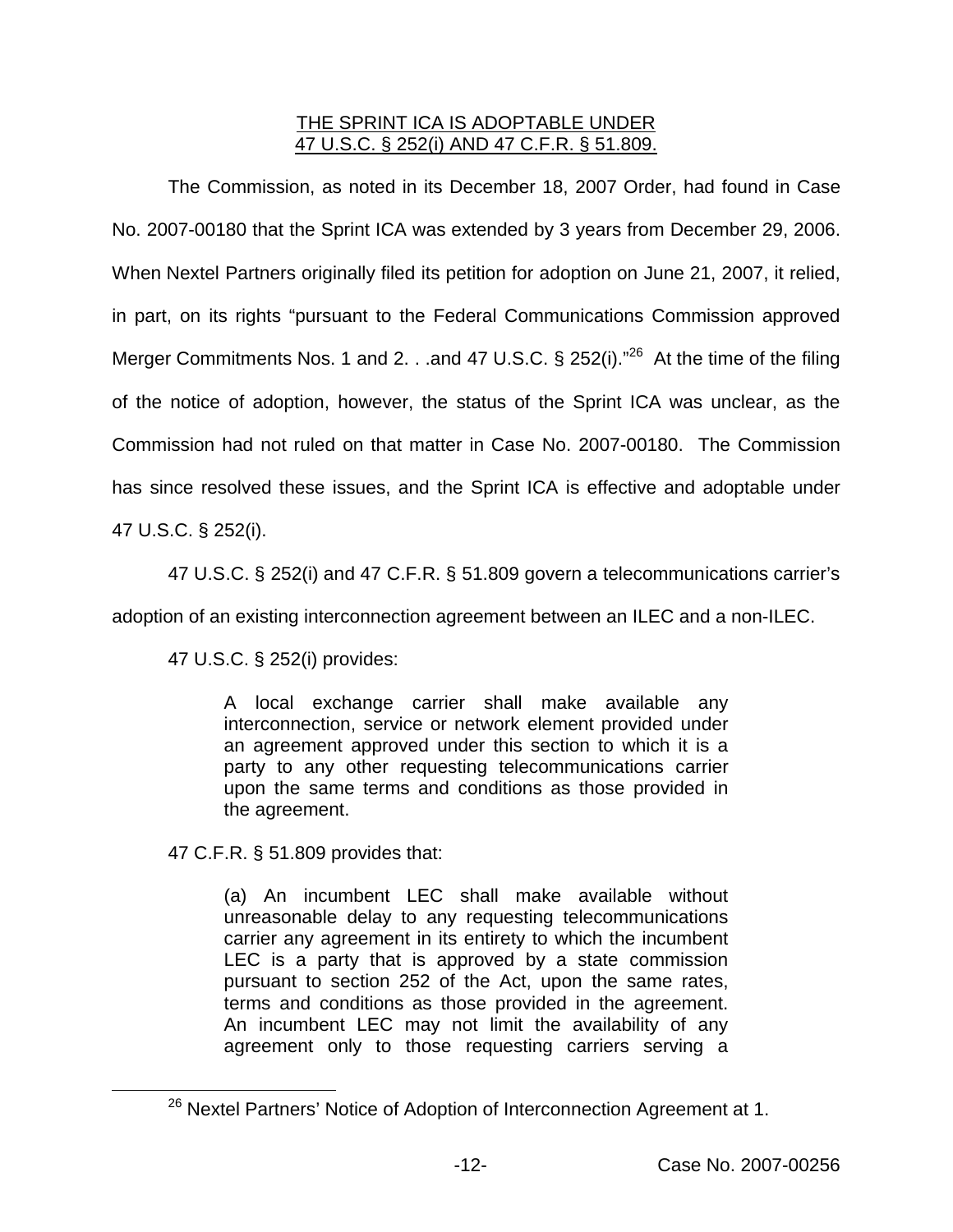comparable class of subscribers or providing the same service (i.e. local, access, or interexchange) as the original party to the agreement.

(b) The obligations of paragraph (a) of this section shall not apply where the incumbent LEC proves to the state commission that:

> 1) the costs of providing a particular agreement to the requesting telecommunications carrier are greater than the costs of providing it to the telecommunications carrier that originally negotiated the agreement, or

> 2) the provision of a particular agreement to the requesting carrier is not technically feasible.

(c) Individual agreements shall remain available for use by telecommunications carriers pursuant to this section for a reasonable period of time after the approved agreement is available for public inspection under section 252(h) of the Act.

The method for adopting an existing interconnection agreement is simple and expedient. 47 C.F.R. § 51.809 contains the only prohibitions by which an ILEC could refuse adoption of an interconnection agreement. Here, AT&T Kentucky did not allege (until its brief in support of request for a procedural schedule) that providing the Sprint ICA to Nextel Partners would cost it more than offering the same ICA to Sprint, nor did AT&T Kentucky allege that providing the Sprint ICA to Nextel Partners is technically infeasible. AT&T Kentucky argues that providing the Sprint ICA to Nextel Partners results in AT&T Kentucky not being able to negotiate possible higher prices for services than it charges to Sprint Wireless. However, this argument is a far cry from alleging that providing the Sprint ICA to Nextel Partners would cost it more than providing it to Sprint Wireless. In fact, AT&T Kentucky's argument is antithetical to the very purpose of 47 U.S.C. § 252(i), which is to allow telecommunications providers to enter into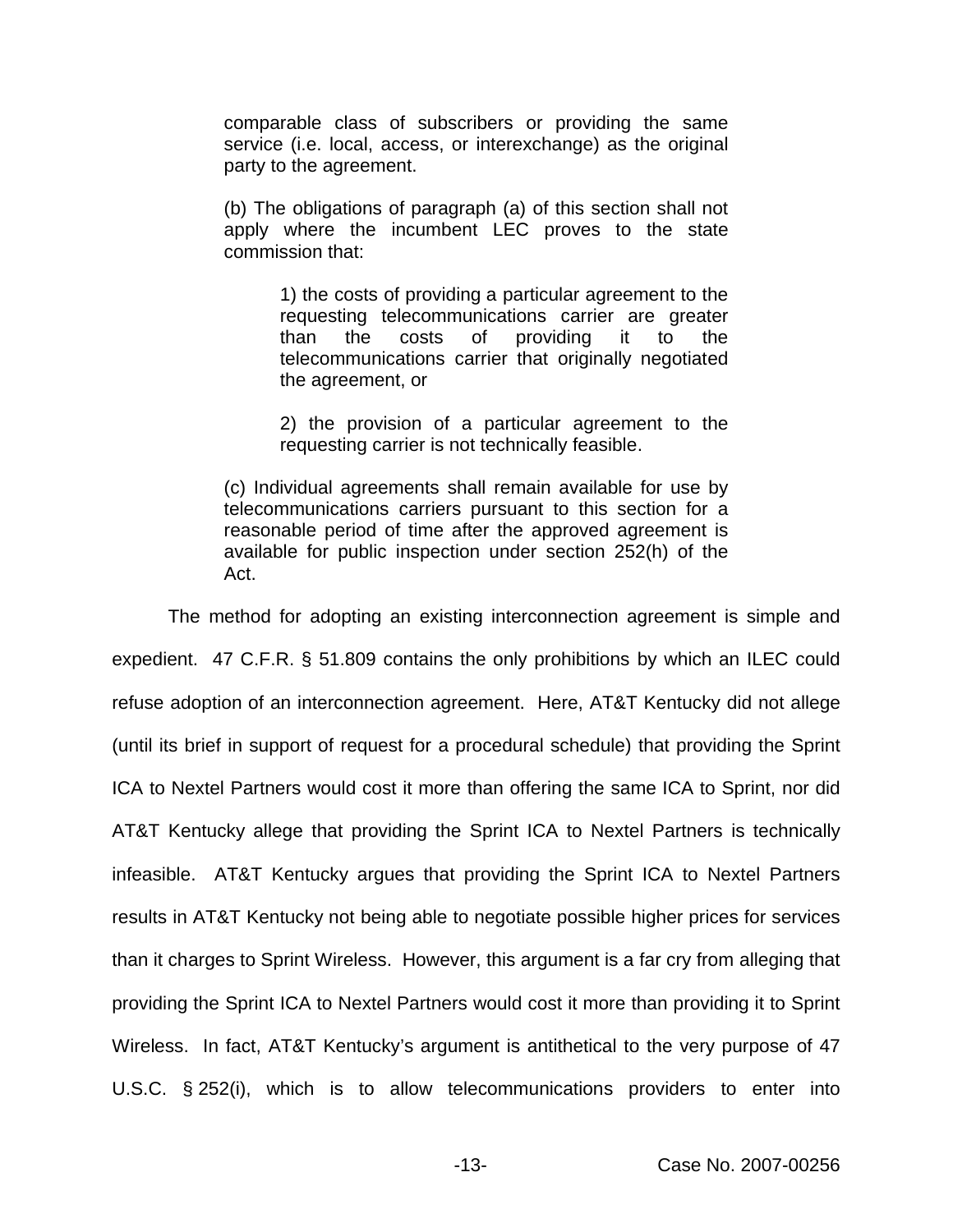interconnection agreements on the same footing as each other. The FCC, in promulgating the "all-or-nothing" rule, clearly recognized that it would prohibit this type of discrimination:

> We conclude that under an all-or-nothing rule, requesting carriers will be protected from discrimination, as intended by section 252(i). Specifically, an incumbent LEC will not be able to reach a discriminatory agreement for interconnection, services or network elements with a particular carrier without making that agreement in its entirety available to other requesting carriers. If the agreement includes terms that materially benefit the preferred carrier, other requesting carriers will likely have an incentive to adopt that agreement to gain benefit of the incumbent LEC's discriminatory bargain. Because the agreements will be available on the same terms and conditions to requesting carriers, the all-ornothing rule should effectively deter incumbent LECs from engaging in such discrimination.<sup>27</sup>

By allowing this sort of adoption, the FCC and the 1996 Telecommunications Act ensure that an ILEC, such as AT&T Kentucky, cannot play favorites in a market and determine which businesses succeed and which fail by offering more advantageous terms to one party and lesser terms to another. If AT&T Kentucky can prevent Nextel Partners, or any requesting carrier, from adopting the Sprint ICA or any other interconnection agreement by simply asserting that some of the provisions of the interconnection agreement cannot apply to the requesting carrier, then the very purpose of the all-or-nothing rule is thwarted. Most requesting carriers' business plans or structures differ from one another, and, therefore, it would be difficult to comprehend a situation in which any requesting carrier could adopt an interconnection agreement and

 $27$  Second Report and Order at  $\P$  19.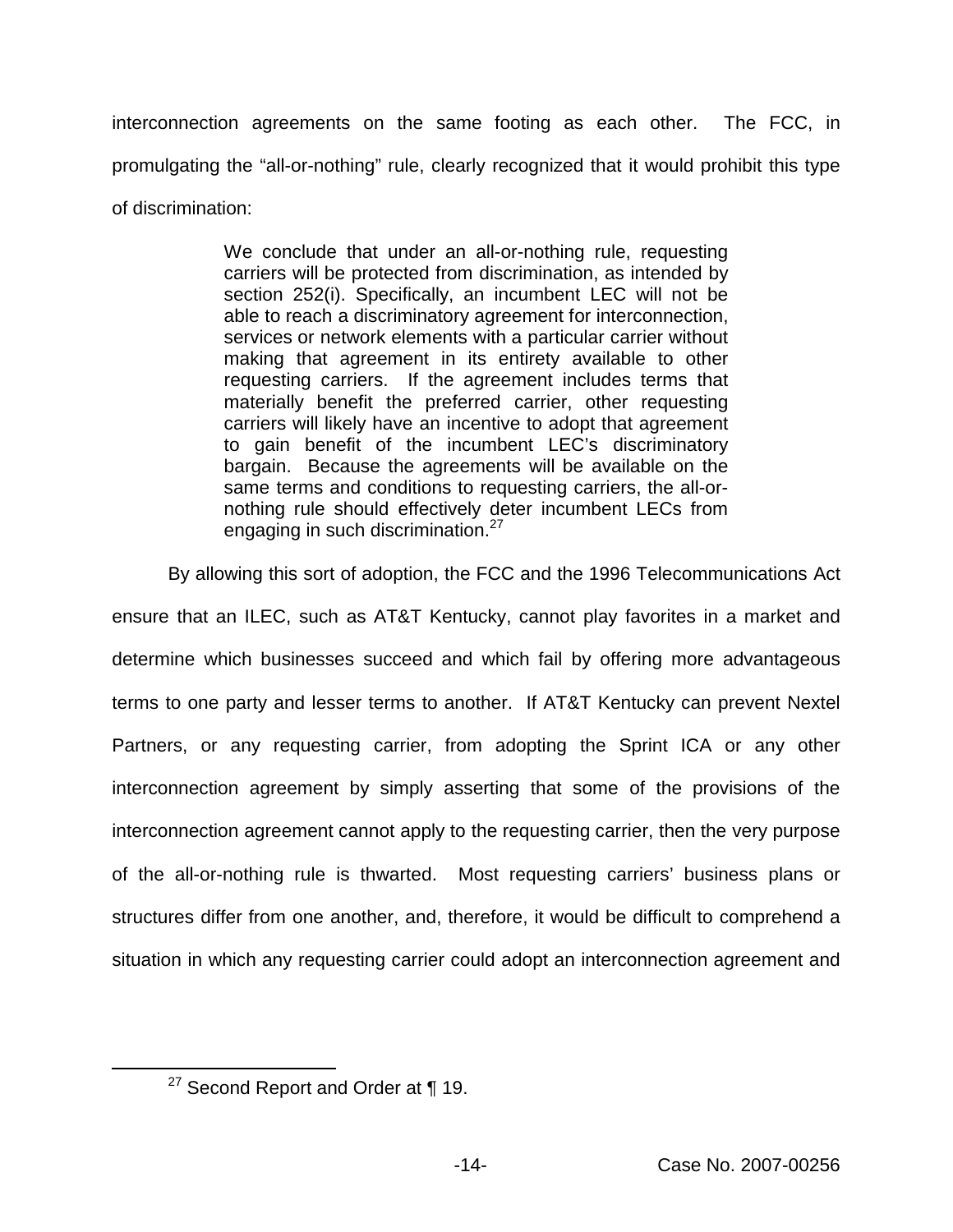have all the provisions apply to it. If AT&T Kentucky's argument is to be believed, then it would result in changing almost every adoption proceeding into an arbitration.

Because the Sprint ICA is effective, Nextel Partners' rights under 47 U.S.C. § 251(i) and 47 C.F.R § 51.809 are sufficient, by themselves, to allow it to adopt the Sprint ICA. If Nextel Partners had not filed its notice of adoption on June 21, 2007, and were to file it today, it would only have to invoke its rights under 47 U.S.C. § 252(i) to adopt the agreement and need not rely on any merger commitments.

AT&T Kentucky states that it has been denied its opportunity to present its substantive case, but does not give a very detailed discussion of what evidence it would present at hearing, nor how the evidence would prove to the Commission that the Sprint ICA would not have to be made available to Nextel Partners for adoption. However, as discussed above, it can only refuse to make available an interconnection agreement if it can convince the Commission that one of two situations exists. Prior to its January 24, 2008 filing, AT&T Kentucky did not allege that it intended to attempt to prove that either of those two situations exist and, therefore, no evidence it presented, or even offered to present prior to January 24, 2008, could have lead the Commission to deny the adoption.

47 C.F.R. § 51.809(a) requires that an incumbent LEC shall make available "without unreasonable delay" any agreement to a requesting carrier. Although no law is directly on point regarding what constitutes an "unreasonable delay" in this context, we find that raising an objection pursuant to 47 C.F.R. § 51.809 to a petition for adoption of an interconnection agreement over 7 months after the petition was filed is unreasonable delay. AT&T Kentucky raised numerous objections to the petition for adoption in both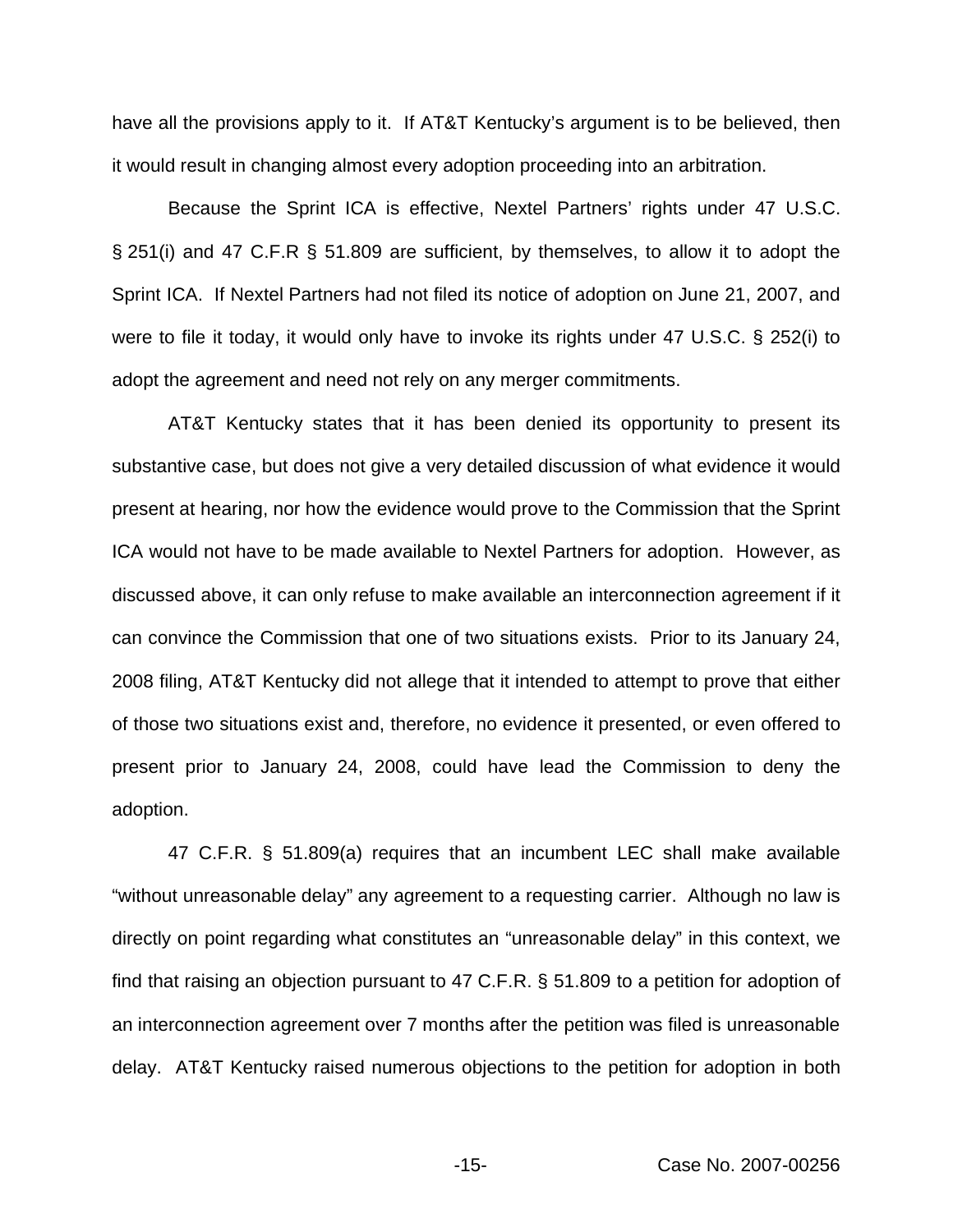its original objection to the petition, filed on July 3, 2007, and in its petition for reconsideration filed on December 24, 2007. As discussed above, however, an ILEC can only deny adoption of an interconnection agreement if an ILEC can prove one of two situations exists. AT&T Kentucky, until the eleventh hour, did not even raise the specter of any such objections, objecting only on grounds not contemplated in 47 C.F.R.  $§ 51.809(b).$ 

47 C.F.R. § 51.809(b)(1) does provide that an ILEC can refuse the adoption of an interconnection agreement if it can prove to the state commission that the cost of providing the interconnection to the requesting carrier exceeds that of providing it to the original negotiating carrier. This right of refusal cannot be limitless; otherwise, an ILEC could seek to get out from under any interconnection agreement at any time a cost allegedly rises, even after the agreement has been adopted. Here, AT&T Kentucky not only files an untimely request arguing about potential raised costs, but its supposition that entering into the interconnection agreement would produce higher costs is merely hypothetical. AT&T Kentucky has raised no colorable argument or proof for the existence of different costs.

To the Commission's knowledge, since the enactment of the 1996 Telecommunications Act, no ILEC has objected to the adoption in Kentucky of an interconnection agreement based on the exception found in 47 C.F.R. § 51.809(b)(1). Therefore, AT&T Kentucky's objection is a matter of first impression to the Commission and is a matter of uncharted procedural territory. However, we find that the objection is raised untimely, and moreover, even if it were timely raised, it is not specific enough to establish a colorable claim, much less warrant a hearing. If the Commission were to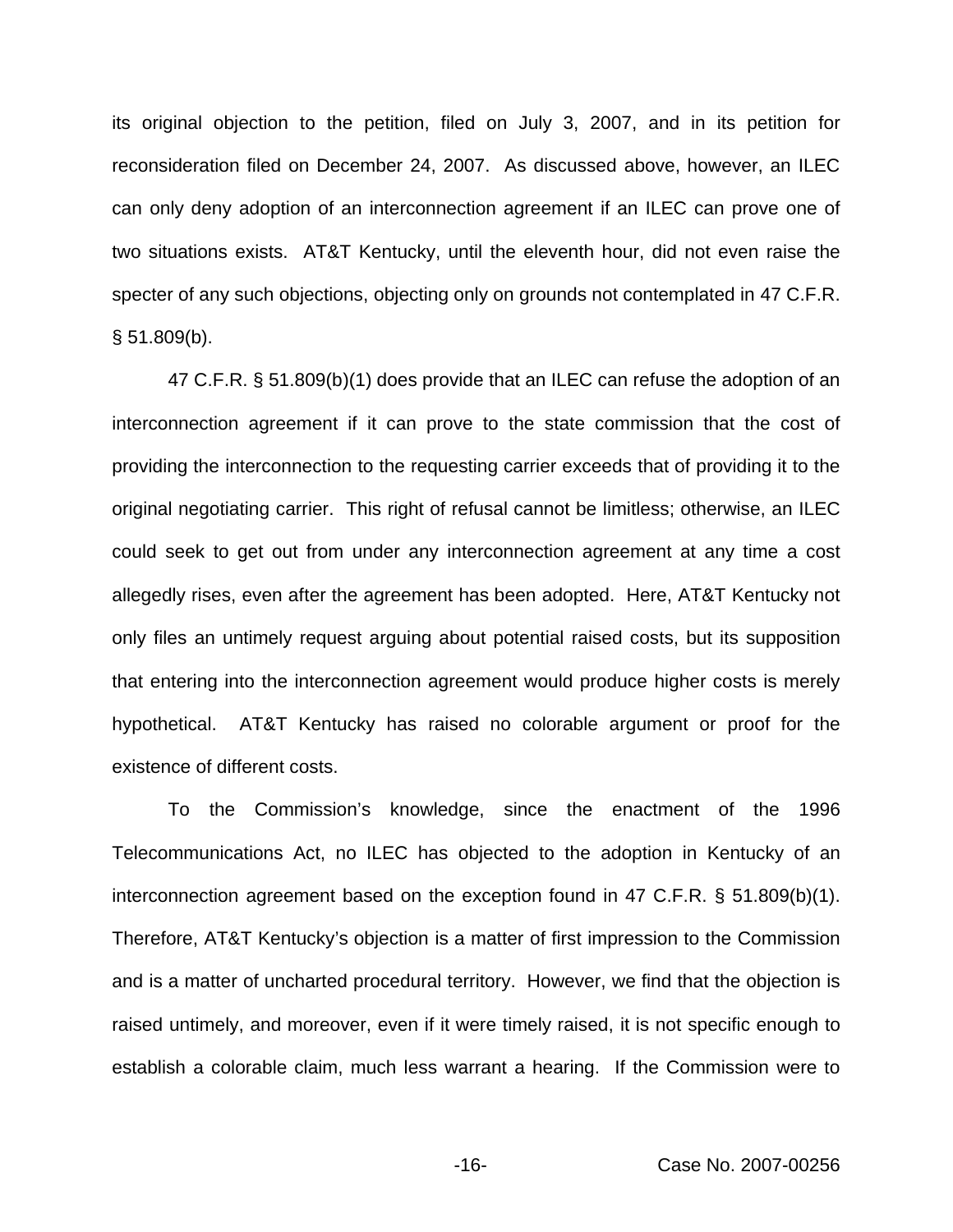grant AT&T Kentucky's request for a hearing,  $28$  at the minimum this proceeding would drag out for another 3 months, which would result in an application for an adoption of an interconnection agreement taking over 10 months to resolve. This would be an unreasonable result. In the future, AT&T Kentucky, or any carrier raising an objection under 47 C.F.R. § 51.809(b) or (c), should raise such objections ex ante, upon the filing of the notice of adoption, and not 7 months after the initial filing. Conceivably, if this is not done, a carrier could continue to raise objections at any time during an adoption proceeding, delaying the adoption until the adoption could be denied pursuant to 47 C.F.R. § 51.809(c). $^{29}$ 

### **CONCLUSION**

The adoption of an interconnection agreement pursuant to 47 U.S.C. § 252(i) generally is a straightforward procedure and should occur without much delay unless adoption of the agreement falls under the exceptions in 47 C.F.R. § 51.809. These exceptions must be raised as early as practicably possible in a contested proceeding. The practical effect of AT&T Kentucky's untimely and incomplete objections is to attempt to turn a simple adoption proceeding into an arbitration proceeding, possibly

 $28$  Requests for a hearing made pursuant to 807 KAR 5:001, Section 4(1)(b) are not granted automatically. 807 KAR 5:001, Section 4(1) provides that "[e]xcept as otherwise determined in specific cases," the Commission shall grant a hearing upon application for a hearing or in the event that a defendant has not satisfied a complaint. AT&T Kentucky's request for a hearing is one of the "specific cases" in which the Commission has determined that a hearing should not be held.

<sup>&</sup>lt;sup>29</sup> We do not agree with Nextel Partners' assertion in its response to AT&T Kentucky's supplemental submission that AT&T Kentucky's petition with the FCC is made in bad faith or to cause intentional delay in resolution of this proceeding. However, such a filing is a clear example of how an ILEC could continually raise objections to an adoption, stringing the proceeding out for months, if not years. Any objections must be raised ex ante, not post hoc.